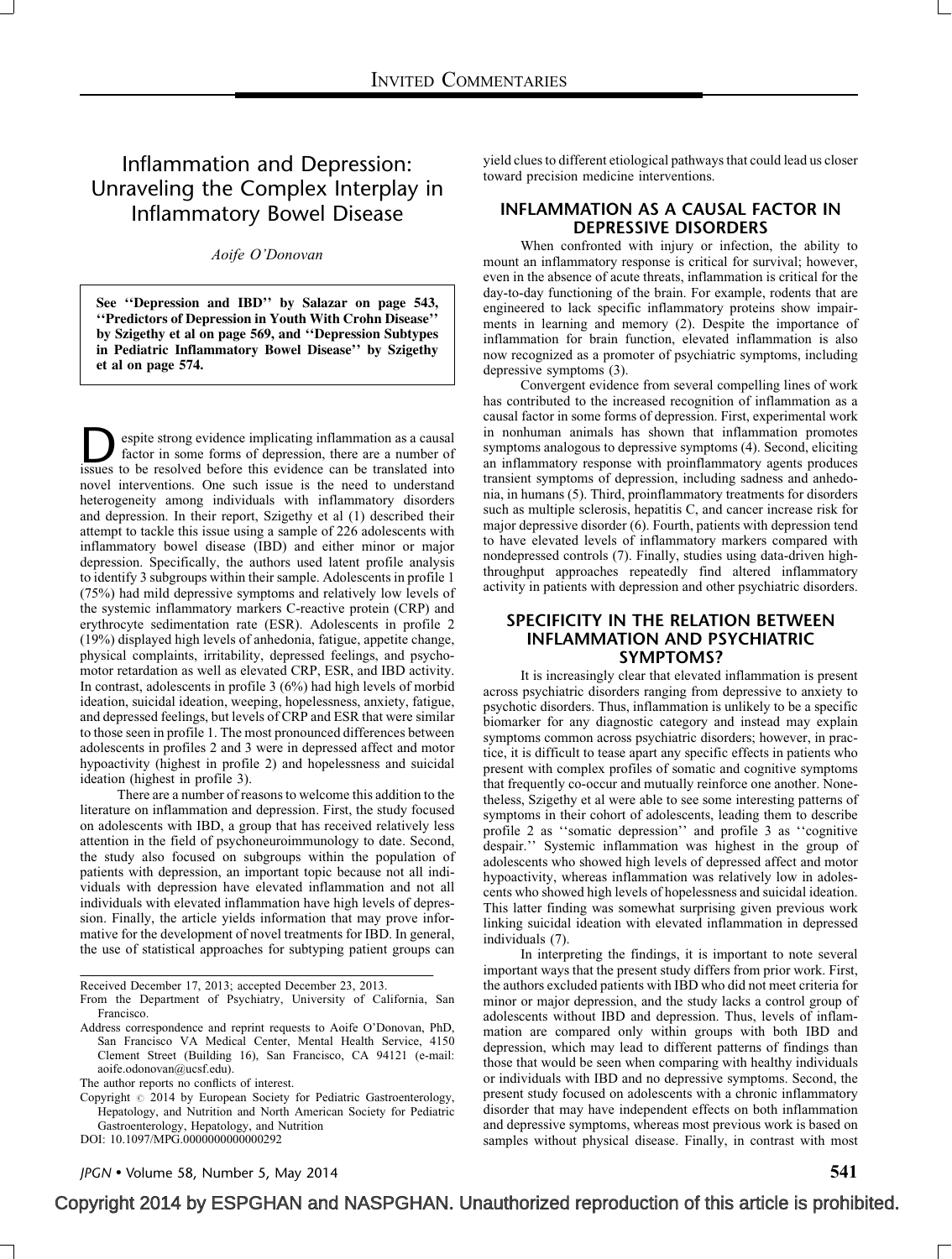<span id="page-1-0"></span>depression-inflammation studies, inflammation in the present cohort may be the result of the inflammatory disorder and may therefore differ in type or degree compared with inflammation driven by other factors such as psychosocial stress. Future studies including healthy controls and patients with IBD without depression will further our understanding of the relation between inflammation and depression in IBD.

## A ROLE FOR PSYCHOLOGICAL STRESS?

The literature reports increases in inflammation in individuals exposed to early adversity (8), and a growing literature links early life adversity with shorter telomerelength, an indicator of cellular age and a risk factor for elevated inflammation and autoimmune disorders (9). Therefore, one possibility is that life stress contributes to both elevated inflammation and depressive symptoms in some adolescents in this sample. In fact, adolescents in profile 2 who showed high levels of inflammation and depressive symptoms tended to have lower socioeconomic status, which is a frequently used but imperfect indicator of chronic life stress. This finding raises the possibility that a background of chronic stress or exposure to the psychologically distressing aspects of IBD could increase inflammation and symptoms of depression. Future studies should directly assess chronic and traumatic life stress to examine effects on the physical and mental health of individuals with IBS. If psychological stress exacerbates disease activity and inflammation and contributes to symptoms of depression, stress-management interventions may prove beneficial for youth with IBD and high levels of psychological stress.

### CLINICAL IMPLICATIONS

If inflammation indeed promotes specific depressive symptoms in patients with IBD, anti-inflammatory interventions may also reduce such symptoms and improve quality of life; however, merely reducing inflammation will likely be insufficient, as evidenced by the fact that a sizeable number of adolescents in profile 2 were on high-dose anti-inflammatory glucocorticoid treatments and nonetheless demonstrated high levels of depressive symptoms. Clearly, there is a great need to both identify the precise molecular mechanisms of inflammation-associated depression and develop highly targeted and personalized treatments.

One of the first studies to attempt such an approach was completed by investigators who administered infliximab, an antagonist for the proinflammatory cytokine tumor necrosis factor- $\alpha$  (TNF- $\alpha$ ), in a group of patients with treatment-resistant depression (10). Although the authors found no overall differences in depressive symptoms following treatment with infliximab versus placebo, individuals with elevated inflammation—as indexed by CRP levels >5 mg/L—had a positive response to the medication. In contrast, individuals with lower levels of inflammation showed worse symptoms on infliximab versus placebo. This clinical trial of infliximab is of high relevance to the present work in underscoring that there are subgroups of depressed individuals who may benefit from targeted anti-inflammatory treatments, and subgroups for which such treatments may be deleterious. Notably, elsewhere in this issue, Clark et al (11) reports decreased depression in adolescents with Crohn disease treated with infliximab, but this effect was no longer significant when adjusting for confounds. Randomized controlled trials will be needed to clarify the effects of infliximab on depressive symptoms in IBD.

#### AN AGENDA FOR FUTURE RESEARCH

Szigethy et al describe their study as ''hypothesis generating,'' and it does indeed raise important questions for future research. Below are some critical next steps for interdisciplinary research in IBD and other autoimmune conditions. First, the

developmental trajectory of interrelated symptoms in IBD may offer critical clues to causal pathways. Prospective longitudinal studies that track changes in IBD disease activity and inflammation with changes in depressive symptoms over time are therefore warranted. Second, are the subtypes of patients observed in this study specific to IBD or present across other autoimmune disorders as well? Previous work has suggested increased proinflammatory cytokine production in colonic biopsies of patients with IBD and this may be 1 source of elevated inflammation in this group but not others (12). Third, what are the implications of depression for health behaviors in adolescents with IBD? To what extent does depression reduce health-enhancing behaviors such as physical activity and the avoidance of tobacco, alcohol, and other substances that would influence levels of inflammation? Would enhanced health behaviors reduce depressive symptoms in some but not all patients? Finally, what drives group differences observed in this study? Are there genetic or environmental factors that predict subgroup membership in this sample of adolescents with IBD? Can these markers be used clinically to personalize treatments? Such personalized treatments may present an opportunity to enhance quality of life for adolescents with IBD.

In sum, Szigethy et al have presented provocative data that merit more dialogue and further study. Given the prevalence of comorbid depressive symptoms in IBD, it is imperative for the field to further the research agenda to enhance understanding and treatment of the complex interplay of inflammation and depression in IBD.

Acknowledgment: The author thanks Elissa Epel, PhD, for helpful comments.

#### **REFERENCES**

- 1. Szigethy EM, Youk AO, Benhayon D, et al. Depression subtypes in pediatric inflammatory bowel disease. J Pediatr Gastroenterol Nutr 2014;58:574–81.
- 2. Yirmiya R, Goshen I. Immune modulation of learning, memory, neural plasticity and neurogenesis. Brain Behav Immun 2011;25:181-213.
- 3. Slavich GM, Irwin MR. From stress to inflammation and major depressive disorder: a social signal transduction theory of depression. Psych Bull 2014 January 13 [Epub ahead of print].
- 4. O'Connor JC, Lawson MA, Andre C, et al. Lipopolysaccharide-induced depressive-like behavior is mediated by indoleamine 2,3-dioxygenase activation in mice. Mol Psychiatry 2009;14:511–22.
- 5. Eisenberger NI, Berkman ET, Inagaki TK, et al. Inflammation-induced anhedonia: endotoxin reduces ventral striatum responses to reward. Biol Psychiatry 2010;68:748–54.
- 6. Capuron L, Ravaud A, Dantzer R. Early depressive symptoms in cancer patients receiving interleukin 2 and/or interferon alfa-2b therapy. J Clin Oncol 2000;18:2143–51.
- 7. O'Donovan A, Rush G, Hoatam G, et al. Suicidal ideation is associated with elevated inflammation in patients with major depressive disorder. Depress Anx 2013;30:307–14.
- 8. Danese A, Pariante CM, Caspi A, et al. Childhood maltreatment predicts adult inflammation in a life-course study. Proc Natl Acad Sci 2007; 104:1319–24.
- 9. O'Donovan A, Epel E, Lin J, et al. Childhood trauma associated with short leukocyte telomere length in posttraumatic stress disorder. Biol Psychiatry 2011;70:465–71.
- 10. Raison CL, Rutherford RE, Woolwine BJ, et al. A randomized controlled trial of the tumor necrosis factor antagonist infliximab for treatment-resistant depression: the role of baseline inflammatory biomarkers. JAMA Psychiatry 2013;70:31–41.
- 11. Clark JG, Srinath AI, Youk AO, et al. Predictors of depression in youth with Crohn's disease. J Pediatr Gastroenterol Nutr 2014;58:000–000.
- 12. Macsharry J, O'Mahony L, Fanning A, et al. Mucosal cytokine imbalance in irritable bowel syndrome. Scand J Gastroenterol 2008; 43:1467–76.

 $542$  www.jpgn.org www.jpgn.org www.jpgn.org www.jpgn.org www.jpgn.org  $\,$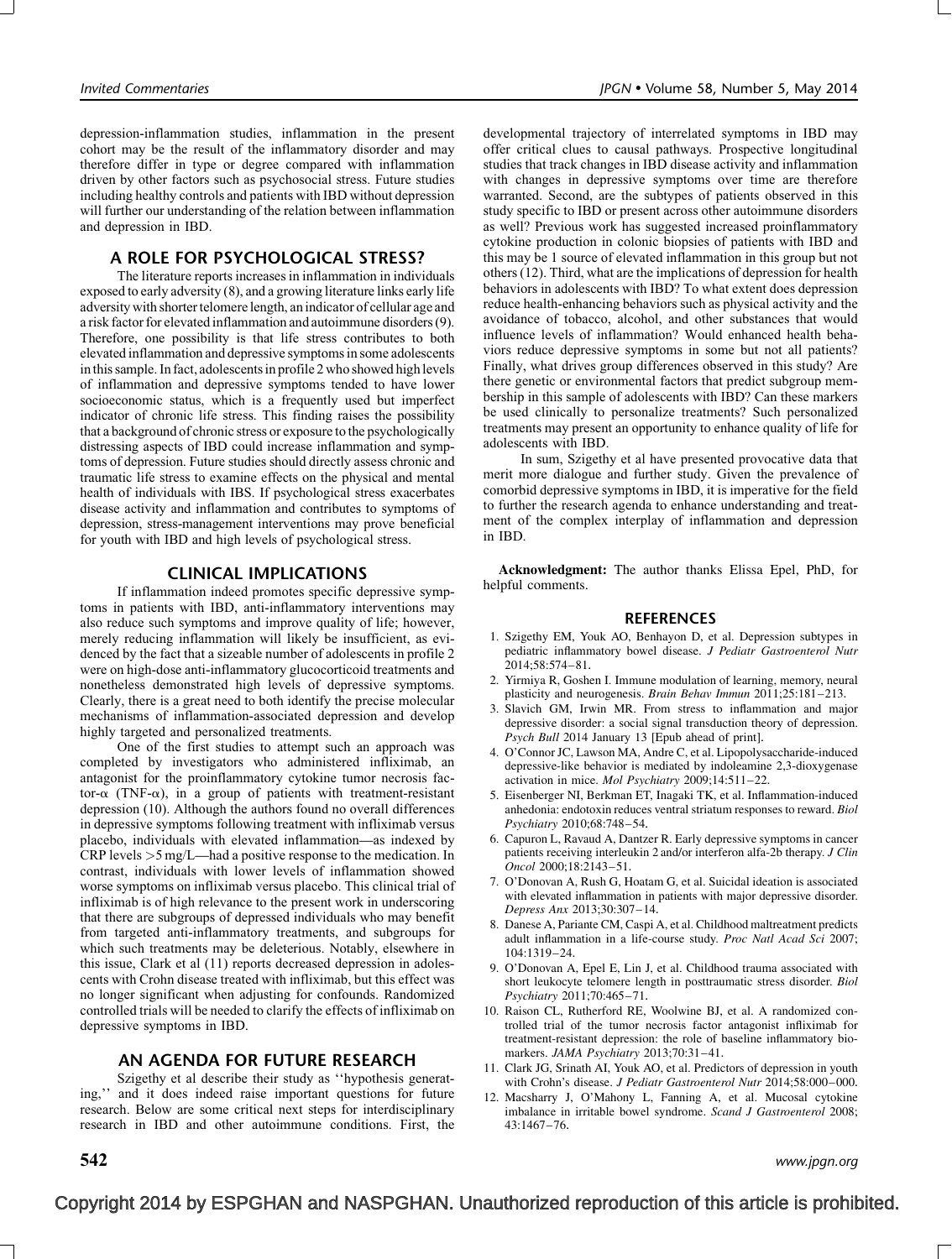# Depression and IBD

#### Guadalupe Salazar

See ''Inflammation and Depression: Unraveling the Complex Interplay in Inflammatory Bowel Disease'' by O'Donovan on page 541, ''Predictors of Depression in Youth With Crohn Disease'' by Szigethy et al on page 569, and ''Depression Subtypes in Pediatric Inflammatory Bowel Disease'' by Szigethy et al on page 574.

redictably, mental health conditions such as depression and anxiety are common among pediatric patients diagnosed as having IBD (1.2). Studies document that 60% of children and adolescents with IBD experience depression compared with 15% of healthy controls and children with other chronic illnesses (eg, 20% with diabetes) and reduced psychosocial functioning [\(3\).](#page-1-0) Contributors to depression in patients with IBD include biological and psychosocial domains such as disease activity, therapies, and adverse effects; the effects of inflammation on the brain, body image, and lifestyle; and difficulties adjusting to life with a chronic condition [\(1\).](#page-1-0) The task of identifying and measuring contributing factors to mental health is complex, especially when dealing with children and adolescents living with a stigmatizing chronic condition.

### PREDICTORS OF DEPRESSION IN YOUTH WITH CROHN DISEASE

In this issue of the Journal of Pediatric Gastroenterology and Nutrition, Clark et al [\(4\)](#page-1-0) present a cross-sectional examination of the relation between infliximab use and other contributors to depression among pediatric patients with CD. They hypothesized that infliximab use is associated with lower prevalence and severity of depressive symptoms, an effect they expected to be statistically significant when controlling for contributors to depression. Baseline characteristics of the study participants  $(N = 499)$  included assessment of clinically significant depressive symptoms (CSDS) using the Children's Depressive Inventory (CDI) scores for children and parents and depression severity as denoted by the sum of child and parent CDI scores to produce a total CDI (CDIT). Data regarding predictors of depression were also collected, specifically, use of infliximab, Pediatric Crohn's Disease Activity Index (PCDAI) scores, erythrocyte sedimentation rate, steroid use, and socioeconomic status (SES). Clark et al applied univariate regression models to determine relations between predictors of depression, CSDS, and CDIT. Multivariate regression models predicted the relation between infliximab use and depression while controlling for other predictors of depression.

Received January 13, 2014; accepted January 31, 2014. From the San Jose State University, San Jose, CA.

The author reports no conflicts of interest.

DOI: [10.1097/MPG.0000000000000332](http://dx.doi.org/10.1097/MPG.0000000000000324)

www.jpgn.org  $543$ 

The study documented CSDS in 38.1% of the participants (190/499). The Kiddie Schedule for Affective Disorders and Schizophrenia-Present and Lifetime Edition (KSADS-PL) was offered to these participants and their parents; 153 completed the schedule, resulting in 89 (58.2%) diagnosed as having major depressive disorder and 50 (32.7%) as having minor depression. Univariate logistic regression revealed an association between infliximab use and a reduced proportion of CSDS. After controlling for predictors in stepwise regression models, infliximab use had no statistically significant impact. PCDAI and SES had the strongest association with CSDS. Univariate linear regression models showed an association between infliximab use and lower CDIT; however, after controlling for predictors in stepwise regression models, infliximab was no longer significantly predictive of CDIT. Instead, PCDAI and SES were the strongest predictors of CSDS.

#### IMPLICATIONS

Infliximab is routinely used to treat severe cases because it often leads to the control of active disease and is effective in maintenance therapy [\(5\).](#page-1-0) Although infliximab may treat disease activity, IBD exacts a heavy toll in psychosocial arenas of patients' lives. The findings of Clark et al do not support their hypothesis that the use of infliximab decreases the incidence and severity of depression among this population; however, it is important to consider whether patients treated with it are experiencing more severe disease and its associated physical, psychological, and social sequelae. Patients with more severe disease activity may experience more stigma and lead to depressive symptoms [\(6\),](#page-1-0) substantiated by this study's finding of an association between elevated disease activity and depression.

Perhaps most valuable was the discovery of undertreatment of depression among this population, especially given the risk involved. This observation highlights that one of the most important goals of medical treatment for IBD is to maximize the efficacy of drug therapies in inducing and maintaining remission [\(7\).](#page-1-0) Unfortunately, psychosocial needs are secondary to biological ones in this setting; however, children and adolescents, still developing physically, cognitively, and psychosocially, experience a diminished quality of life and may not have adequate coping mechanisms to help them manage and improve their quality of life [\(8\)](#page-1-0). Mental health needs and concerns may be slipping through cracks in the health care system.

## THREE WAYS PHYSICIANS CAN HELP PEDIATRIC IBD PATIENTS COPE BETTER

A diagnosis of IBD and its successful management requires learning to adjust to and live with a challenging chronic condition that affects physical, psychological, and social domains. How can physicians help their patients cope better with IBD? Listening is key, because the stories patients tell are important indicators of psychosocial struggles and adjustment. Patient narratives provide context, which is critical to better understanding patients' perspectives. Physicians need to learn how to ask ''What matters to you?'' and ''What is the matter?'' to minimize discrepancies between physician and patient health concerns [\(9\)](#page-1-0). Encouraging patients to participate in social interactive forums, including support groups (online or in person) or IBD-specific summer camps, is another way to help patients cope. Camps, in particular, provide traditional camping experiences along with opportunities to network with true peers, allowing underlying IBD to recede to the background and letting the patients be kids and have fun.

Acknowledgment: The author thanks Mel Heyman, MD, for helpful suggestions on a draft of this commentary.

Address correspondence and reprint requests to Guadalupe Salazar, PhD, MPH, San Jose State University, 1 Washington Square, San Jose, CA 95192-0113 (e-mail: [guadalupe.salazar@sjsu.edu\)](mailto:guadalupe.salazar@sjsu.edu).

Copyright  $@$  2014 by European Society for Pediatric Gastroenterology, Hepatology, and Nutrition and North American Society for Pediatric Gastroenterology, Hepatology, and Nutrition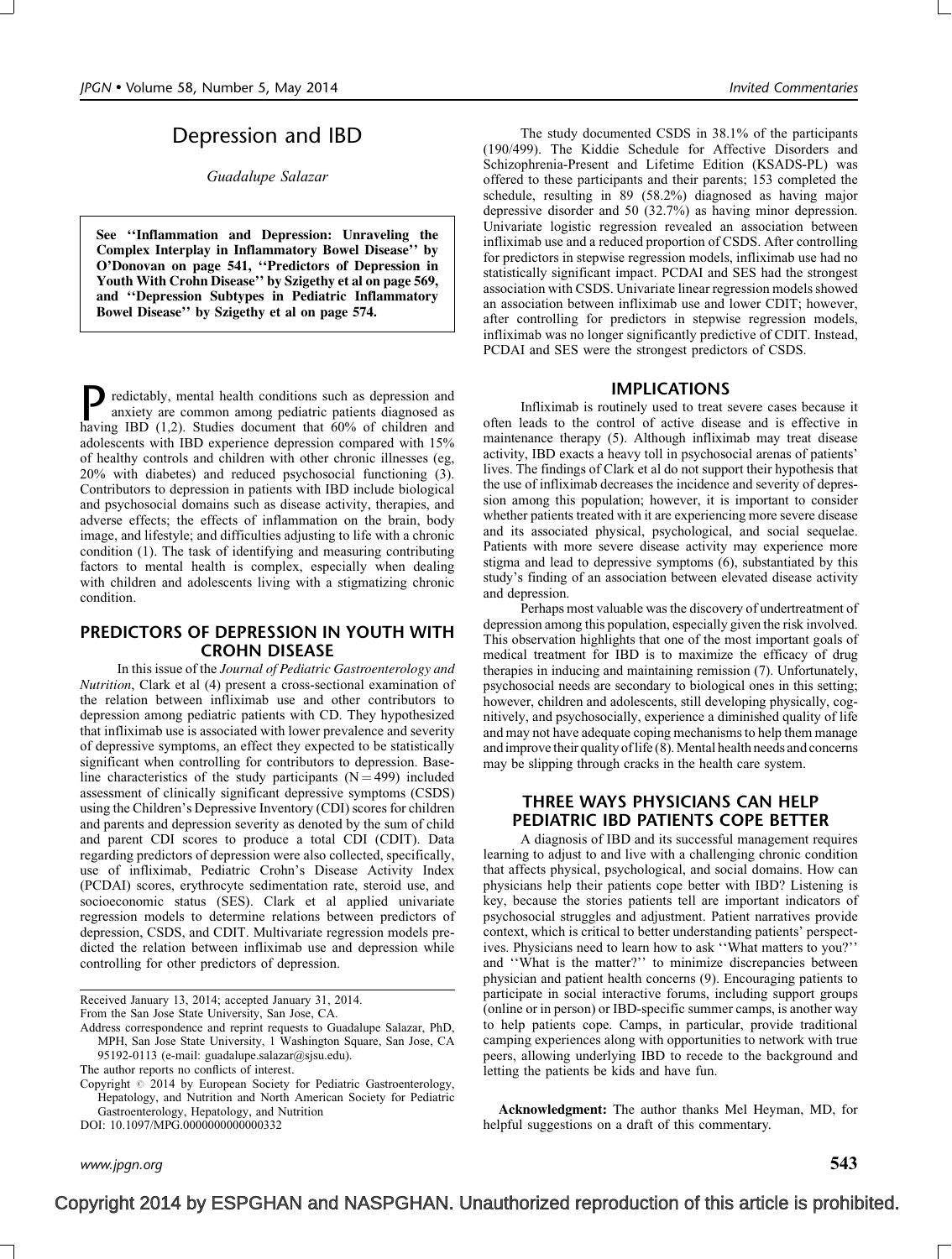#### REFERENCES

- 1. Szigethy E, Levy-Warren A, Whitton S, et al. Depressive symptoms and inflammatory bowel disease in children and adolescents: a cross-sectional study. J Pediatr Gastroenterol Nutr 2004;39:395–403.
- 2. Pao M, Bosk A. Anxiety in medically ill children/adolescents [Review]. Depress Anxiety 2010:40–9.
- 3. Engstrom I. Mental health and psychologic functioning in children and adolescents with inflammatory bowel disease: a comparison with children having other chronic illnesses and with healthy children. J Child Psychol Psychiatry 1992;33:563–82.
- 4. Clark JG, Srinath AI, Youk AO, et al. Predictors of depression in youth with Crohn disease. J Pediatr Gastroenterol Nutr 2014;58: 569–73.
- 5. Veres G, Baldassano RN, Mamula P. Infliximab therapy in children and adolescents with inflammatory bowel disease. Drugs 2007;67:1703–23.
- 6. Taft TH, Keefer L, Leonhard C, et al. Impact of perceived stigma on inflammatory bowel disease patient outcomes. Inflamm Bowel Dis 2009;15:1224–32.
- 7. Dubinsky MC. New patients: should children be treated differently? Colorectal Dis 2006;8:15–9.
- 8. Zaag-Loonen HJvd, Grootenhuis MA, Last BF, et al. Coping strategies and quality of life of adolescence with inflammatory bowel disease. Qual Life Res 2004;13:1011–9.
- 9. Cervesi C, Battistutta S, Martelossi S, et al. Health priorities in adolescents with inflammatory bowel disease: physicians' versus patients' perspectives. J Pediatr Gastroenterol Nutr 2013;57:39–42.

# Calretinin and Pathologic Diagnosis of Hirschsprung Disease: Has the Time Come to Abandon the Acetylcholinesterase Stain?

 $^*$ Susan S. Baker and  $^{\dagger}$ Rafal Kozielski

See ''Does Calretinin Immunohistochemistry Reduce Inconclusive Diagnosis in Rectal Biopsies for Hirschsprung Disease?" by de Arruda Lourenção et al on page 603.

Inschaprung disease (HD) results from a failure of the enteric-derived neural crest cells to migrate to and colonize the distal bowel. HD occurs in 1 in 5000 live births; in the most enteric-derived neural crest cells to migrate to and colonize common form of HD, boys predominate, and the disorder involves only the distal sigmoid colon and rectum. In the absence of ganglion cells, which secrete mediators that regulate normal gastrointestinal motility, the bowel functions as if an obstruction were present. HD is usually sporadic, but approximately 20% is familial and 30% has

Received December 6, 2013; accepted January 8, 2014.

- From the \*Department of Pediatrics, Digestive Diseases and Nutrition Center, Women and Children's Hospital of Buffalo, and the <sup>†</sup>Department Pathology, SUNY at Buffalo, Buffalo, NY.
- Address correspondence and reprint requests to Susan S. Baker, MD, PhD, Digestive Diseases and Nutrition Center, SUNY at Buffalo, Women and Children's Hospital, 219 Bryant St, Buffalo, NY 14222 (e-mail: [sbaker](mailto:sbaker@upa.chob.edu) [@upa.chob.edu](mailto:sbaker@upa.chob.edu)).

Copyright  $@$  2014 by European Society for Pediatric Gastroenterology, Hepatology, and Nutrition and North American Society for Pediatric Gastroenterology, Hepatology, and Nutrition

DOI: [10.1097/MPG.0000000000000312](http://dx.doi.org/10.1097/MPG.0000000000000324)

other associated abnormalities that are recognized as clinical syndromes [\(1\)](#page-1-0).

Overall mortality is estimated to be 3%, and children born with associated anomalies are at maximum risk. If the aganglionic segment is long, intestinal failure secondary to short bowel syndrome can result from surgical treatment [\(2\).](#page-1-0) The presentation in infants varies from delayed meconium passage to life-threatening bowel dysfunction in total intestinal aganglionosis.

The diagnosis is based on the demonstration of absent ganglion cells in rectal biopsies (RBs), the test of choice [\(3\)](#page-1-0). Multiple hematoxylin and eosin–stained serial sections must be examined before a definitive diagnosis is rendered. Many centers use an ancillary acetylcholinesterase (AChE) histochemistry stain. AChE identifies nerve fibers throughout the lamina propria and muscularis mucosae and is considered diagnostic of HD. Herein lays the difficulty in making a diagnosis quickly with reproducible accuracy. AChE requires a second biopsy and processing of frozen tissue. The interpretation of the stain is associated with high rates of interobserver disagreement and false-positives [\(4\)](#page-1-0). Additionally, approximately 17% of RBs [\(5\)](#page-1-0) are inadequate for interpretation because they are too superficial or too distal. In neonates, the ganglion cells may be undifferentiated and difficult to identify. Some general surgical pathologists may not be sufficiently experienced in diagnosing HD, and the interpretation of findings can be perplexing and onerous. There is a lot at stake in accurate interpretation of RB findings; the diagnosis commits the patient to a major surgery. These factors can cause confusion for the clinician, require patients to undergo repeat biopsy procedures, and lead to delay in diagnosis and treatment.

Immunohistochemistry is considered a sensitive, specific, simple, and efficient technique used daily by pathologists. It is a valuable tool in the diagnosis of HD. Calretinin, a vitamin D– dependent calcium-binding protein involved in calcium signaling, is found in ganglion cells and small intrinsic nerve fibers throughout the colon. An immunohistochemical stain (Cal) using an anticalretinin antibody can be performed on the formalin-fixed tissue and is reported to be superior to AChE in the diagnosis of HD [\(6,7\)](#page-1-0).

In this issue of the journal, de Arruda Lourenção et al  $(8)$ present the results of the addition of Cal to their panel of stains. They used historical controls, an acknowledged weakness. Nevertheless, they show that the addition of Cal decreased the rate of inconclusive results and increased the likelihood of a confirmed diagnosis. In the Cal group 11.9% of biopsies were inconclusive compared with 37.8% in the non-Cal group. These results are in agreement with previous studies and argue for the addition of Cal to the routine repertoire of stains used to diagnosis HD.

#### REFERENCES

- 1. Lake JI, Heuckeroth RO. Enteric nervous system development: migration, differentiation, and disease. Am J Physiol Gastrointest Liver Physiol 2013;305:G1–24.
- 2. Pini Prato A, Rossi V, Avanzini S, et al. Hirschsprung's disease: what about mortality? Pediatr Surg Int 2011;27:473–8.
- 3. Baker SS, Liptak GS, Colletti RB, et al. Constipation in infants and children: evaluation and treatment. A medical position statement of the North American Society for Pediatric Gastroenterology and Nutrition. J Pediatr Gastroenterol Nutr 1999;29:612–26.
- 4. Holland SK, Ramalingam P, Podolsky RH, et al. Calretinin immunostaining as an adjunct in the diagnosis of Hirschsprung disease. Ann Diagn Pathol 2011;15:323-8.
- 5. Yunis EJ, Dibbins AW, Sherman FE. Rectal suction biopsy in the diagnosis of Hirschsprung disease in infants. Arch Pathol Lab Med 1976;100:329–33.
- 6. Barshack I, Fridman E, Goldberg I, et al. The loss of calretinin expression indicates aganglionosis in Hirschsprung's disease. J Clin Pathol 2004;57:712–6.

 $\mathbf{544} \hspace{20pt}$  www.jpgn.org

The authors report no conflicts of interest.